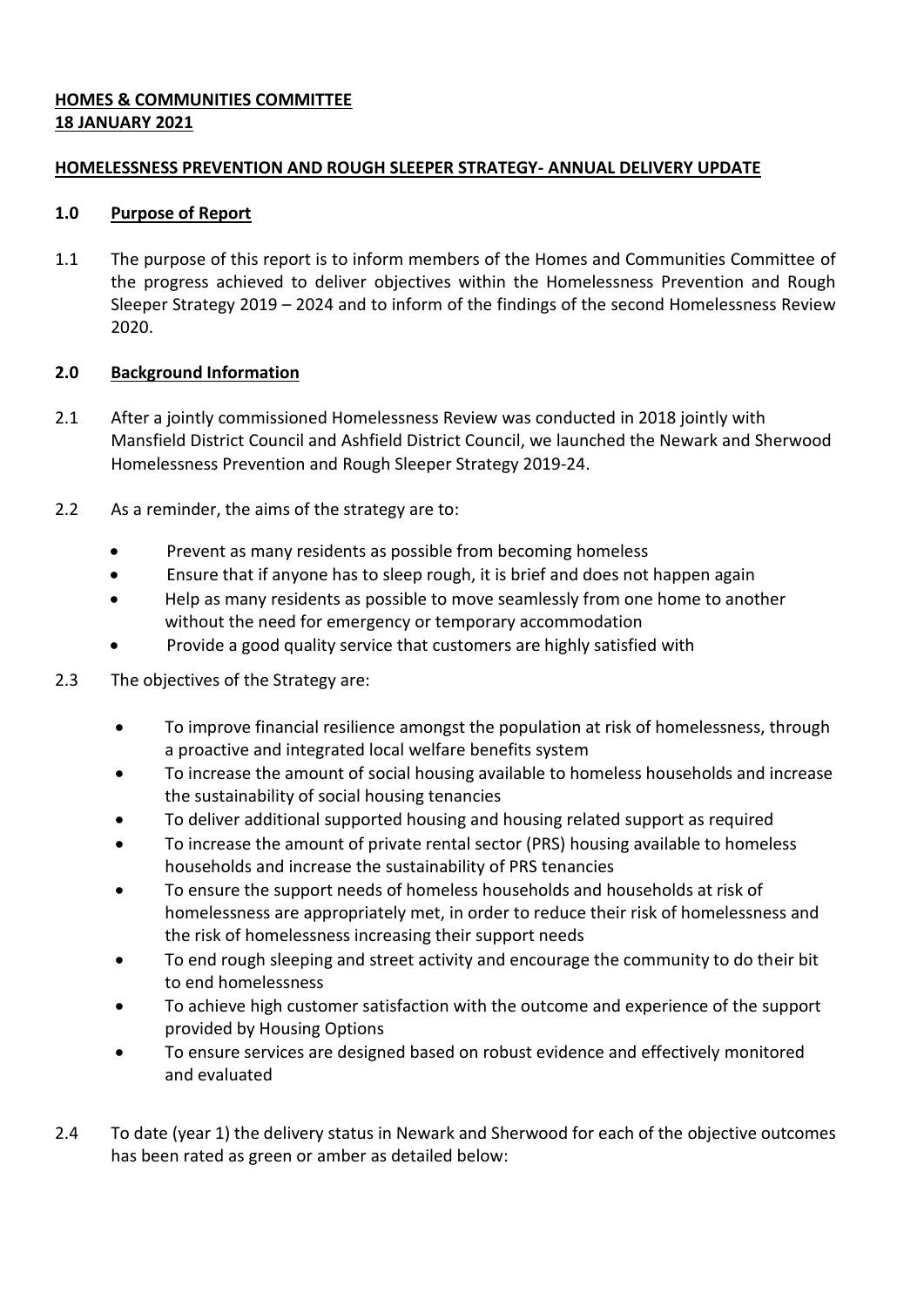| <b>OUTCOME</b>                                                                                                                                                                                                                                                                                                  | <b>STATUS</b> |
|-----------------------------------------------------------------------------------------------------------------------------------------------------------------------------------------------------------------------------------------------------------------------------------------------------------------|---------------|
| 1. Reducing the Impact of Poverty on Homelessness                                                                                                                                                                                                                                                               |               |
| Objective $-$ To improve the financial resilience amongst the population<br>at risk of homeless households through a proactive and integrated<br>local welfare benefits system                                                                                                                                  |               |
| What we will do in year one:                                                                                                                                                                                                                                                                                    |               |
| Research how NSDC and partners to improve their financial resilience to<br>mitigate against adverse events that may cause homelessness (ending of a<br>tenancy, relationship breakdown, bereavement, redundancy, large<br>unexpected costs, etc) can proactively support households at risk of<br>homelessness. |               |
| Review the accessibility and take up of advice on money, debts and<br>benefits provided by NSDC and partners by households at risk of<br>homelessness.                                                                                                                                                          |               |
| Work with partners to develop sustainable pathways out of homelessness<br>that minimise the levels of poverty experienced.                                                                                                                                                                                      |               |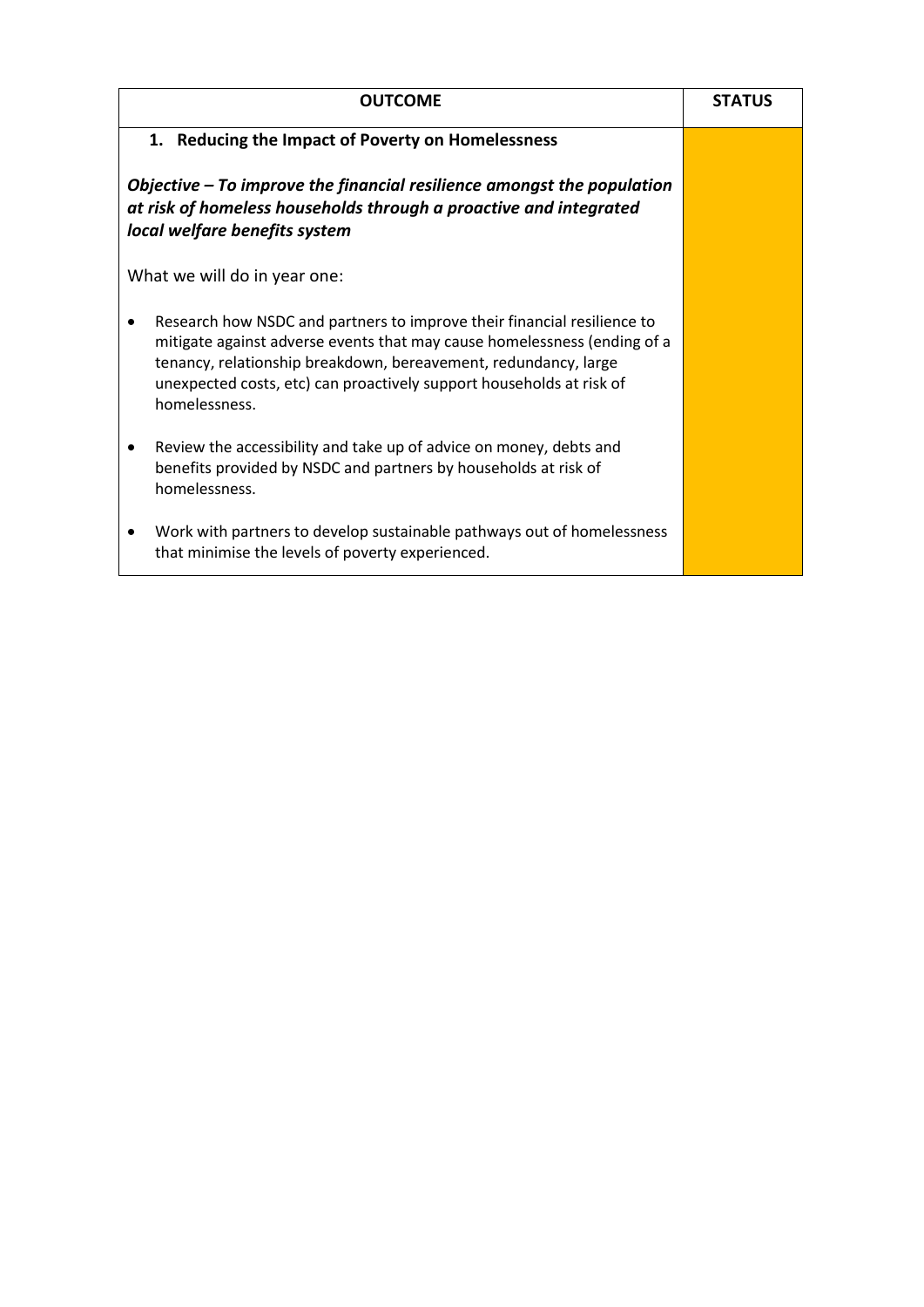| Theme 2 - Responding to the Shortage of Social Housing                                                                                                                                                                                         |  |
|------------------------------------------------------------------------------------------------------------------------------------------------------------------------------------------------------------------------------------------------|--|
| Objective $-$ To increase the amount of social housing available to<br>homeless households and increase the sustainability of social housing<br>tenancies by homeless households/at risk households                                            |  |
| No actions identified for year 1                                                                                                                                                                                                               |  |
| Theme 3 - Supported Housing and Housing Related Support                                                                                                                                                                                        |  |
| Objective - To deliver the additional required supported housing and<br>housing related support                                                                                                                                                |  |
| What we will do in year one:                                                                                                                                                                                                                   |  |
| Identify the barriers to sustainable move on from supported<br>housing.                                                                                                                                                                        |  |
| Identify barriers to accessing supported housing by those<br>$\bullet$<br>households who need it.                                                                                                                                              |  |
| Conduct an annual review of support needs of supported housing<br>residents and evaluate if these needs are appropriately met                                                                                                                  |  |
| Create a governance structure that includes oversight of all<br>supported housing and housing related support                                                                                                                                  |  |
| Theme 4 - Working with the Private Rented Sector (PRS)                                                                                                                                                                                         |  |
| Objective $-$ To increase the amount of PRS housing available to<br>homeless households and increase the sustainability of PRS tenancies<br>by homeless households/at risk households                                                          |  |
| What we will do in year one:                                                                                                                                                                                                                   |  |
| Work with partners and PRS landlords to remove the barriers to homeless<br>households accessing the PRS, from, establishing any required products<br>and services (subject to resource availability) using external funding where<br>available |  |
| Secure funding to introduce the Call Before You Serve scheme in the<br>district                                                                                                                                                                |  |
| Research the underlying causes of loss of a PRS tenancy                                                                                                                                                                                        |  |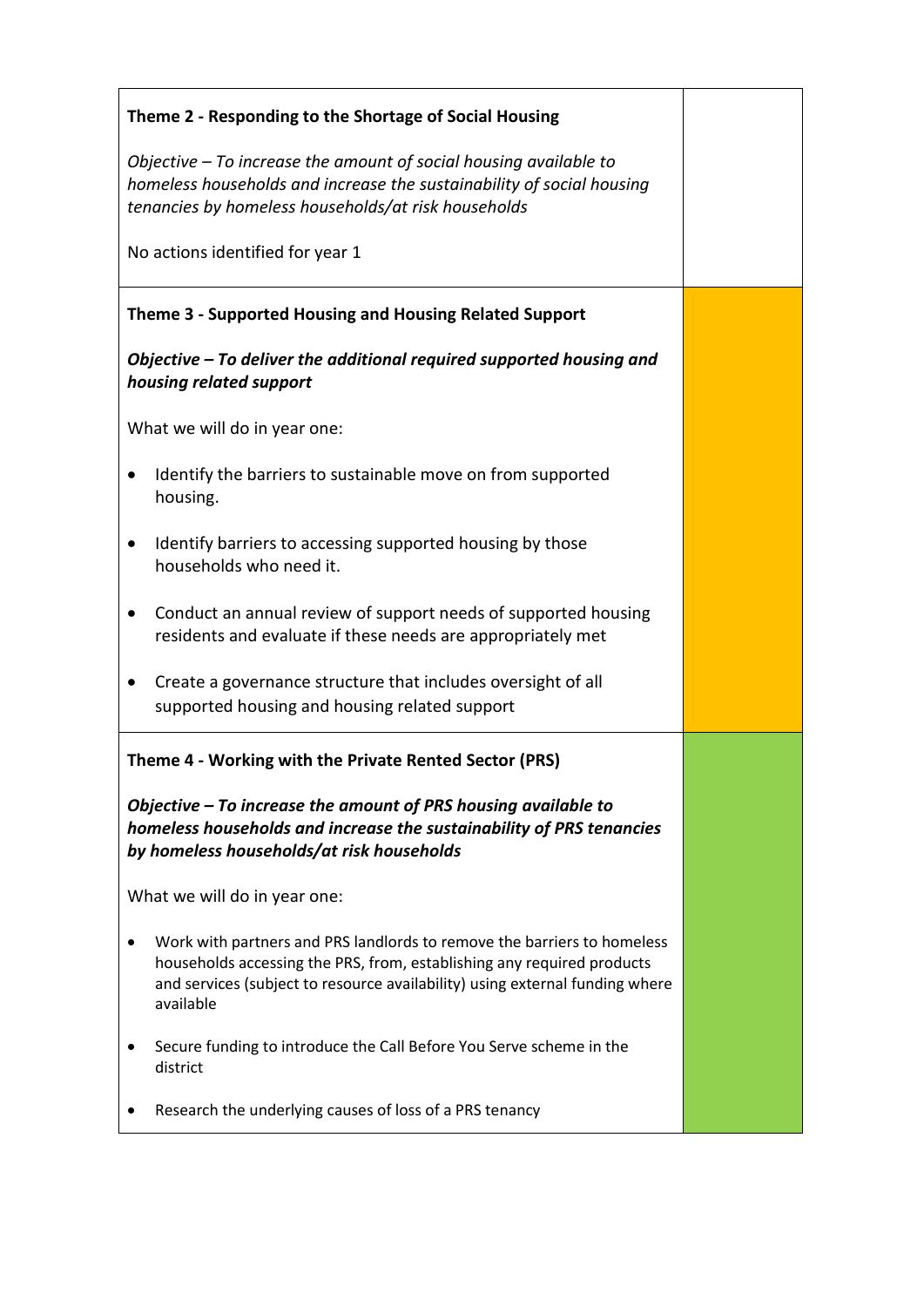| Theme 5 - Addressing the Causes and Consequences of Homelessness                                                                                                                                                                                                                                                       |  |
|------------------------------------------------------------------------------------------------------------------------------------------------------------------------------------------------------------------------------------------------------------------------------------------------------------------------|--|
| Objective – To ensure the support needs of homeless households and<br>households at risk of homelessness are appropriately met in order to<br>reduce their risk of homelessness and the risk of homelessness<br>increasing their support needs                                                                         |  |
| What we will do in year one:                                                                                                                                                                                                                                                                                           |  |
| Work with partners to ensure robust pathways to prevent homelessness<br>$\bullet$<br>upon discharge from an institution                                                                                                                                                                                                |  |
| Work with partners to identify options to prevent the underlying causes of<br>٠<br>homelessness in the next generation (schools programme, family<br>mediation/support, peer support, education/employment/training,<br>perpetrator programmes, etc)                                                                   |  |
| Contribute to the development of Nottinghamshire County Council Youth<br>Homelessness Strategy in 2020                                                                                                                                                                                                                 |  |
| Theme 6 - Reducing the Impact of Homelessness on the Community                                                                                                                                                                                                                                                         |  |
| Objective - To end rough sleeping and street activity and encourage<br>the community to do their bit to end homelessness                                                                                                                                                                                               |  |
| What we will do in year one:                                                                                                                                                                                                                                                                                           |  |
| Ensure any rough sleeping is brief and non-recurrent<br>$\bullet$                                                                                                                                                                                                                                                      |  |
| Work with partners to ensure the welfare needs of rough sleepers and<br>٠<br>those at risk of rough sleeping are met (winter shelter, breakfast club,<br>soup kitchen, outreach nurse, day centres, public support, community<br>safety, etc). Provide regular updates to the appropriate strategy<br>governance group |  |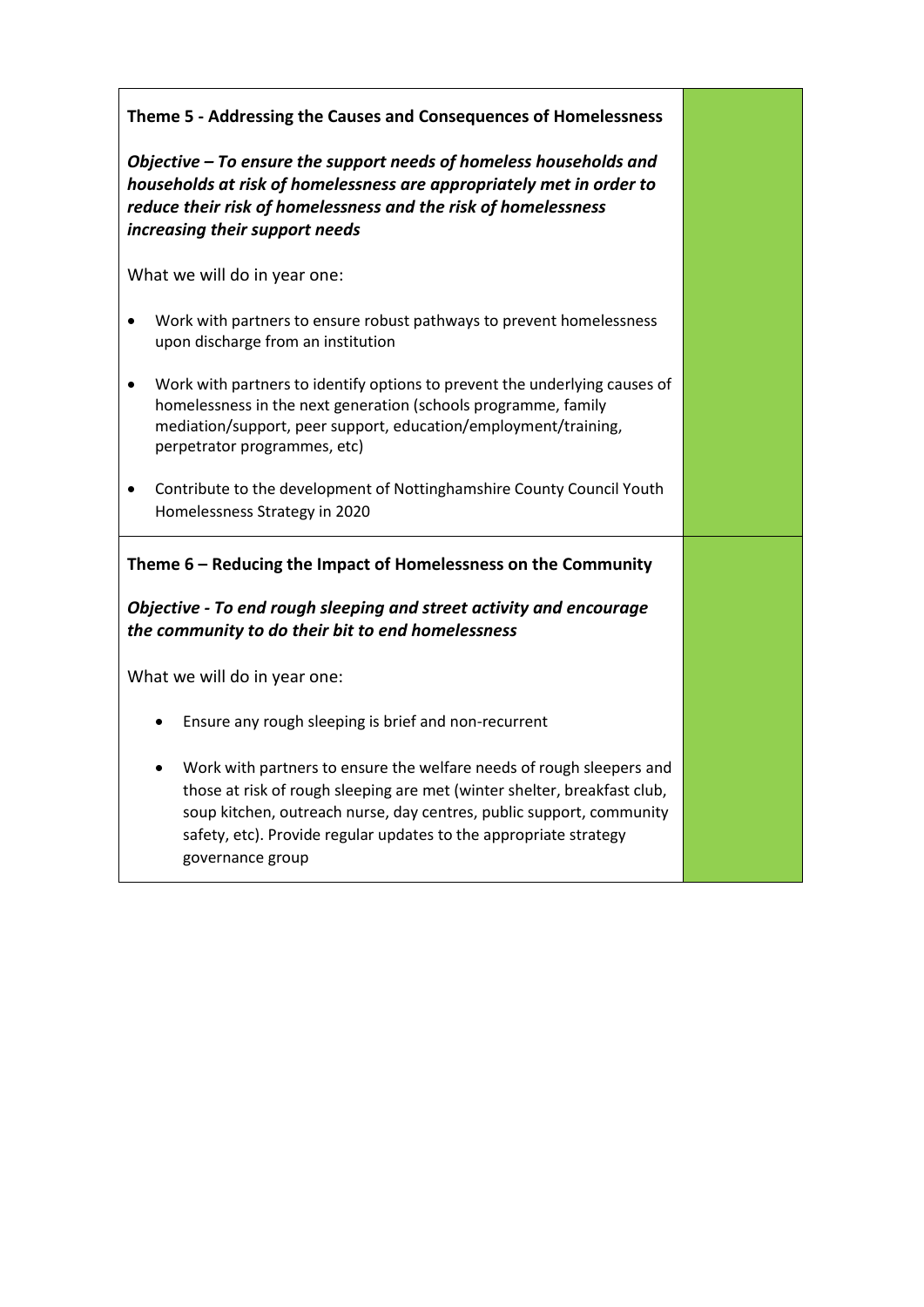| Theme 7 - Improving Customer Services for People who are Homeless<br>or at Risk of Homelessness                                                                                                                                                                                   |  |
|-----------------------------------------------------------------------------------------------------------------------------------------------------------------------------------------------------------------------------------------------------------------------------------|--|
| Objective – High customer satisfaction with the outcome and<br>experience of the support provided by NSDC Housing Options and<br>partners                                                                                                                                         |  |
| What we will do in year one:                                                                                                                                                                                                                                                      |  |
| Conduct a 6/12 month review of the Duty to Refer operation and identify<br>٠<br>opportunities to enhance its contribution to preventing homelessness.                                                                                                                             |  |
| Tailored pathways - Work with partners to ensure there are clear<br>$\bullet$<br>pathways to resolving a household's homelessness for the key causes of<br>homelessness, integrating services wherever possible (end of AST, fleeing<br>violence, friends/family exclusion, etc). |  |
| Theme $8$ – Improving the data available to relevant agencies                                                                                                                                                                                                                     |  |
| Objective – Services are designed based on robust evidence and<br>effectively monitored and evaluated                                                                                                                                                                             |  |
| What we will do in year one:                                                                                                                                                                                                                                                      |  |
| Work with partners to develop a governance structure to oversee the<br>$\bullet$<br>delivery of this strategy                                                                                                                                                                     |  |
| The governance structure will agree the monitoring and outcomes data to<br>be reported to them                                                                                                                                                                                    |  |
| The governance structure will be responsible for identifying good<br>performance and areas for improvement, ensuring any required remedial<br>action is taken as appropriate                                                                                                      |  |
| The governance structure will regularly share the monitoring and<br>outcomes data with all relevant partners                                                                                                                                                                      |  |

- 2.5 The Councils Homelessness Prevention and Rough Sleeper Strategy Action Plan will be used as a working document to plan future actions and record existing work that is being carried out throughout the district to ensure we are on track for completion/amendment of the outcomes.
- 2.6 The action plan is compiled, reported and agreed through a joint Homeless Interagency Forum with Mansfield DC and Ashfield DC.

## **3.0 Actions to date – year 1 of the strategy**

3.1 The Homelessness Prevention and Rough Sleeper Strategy Action Plan is attached at Appendix A, and includes all the successful outcomes recorded in relation to year 1. For ease, a summary of some of the key achievements is listed below: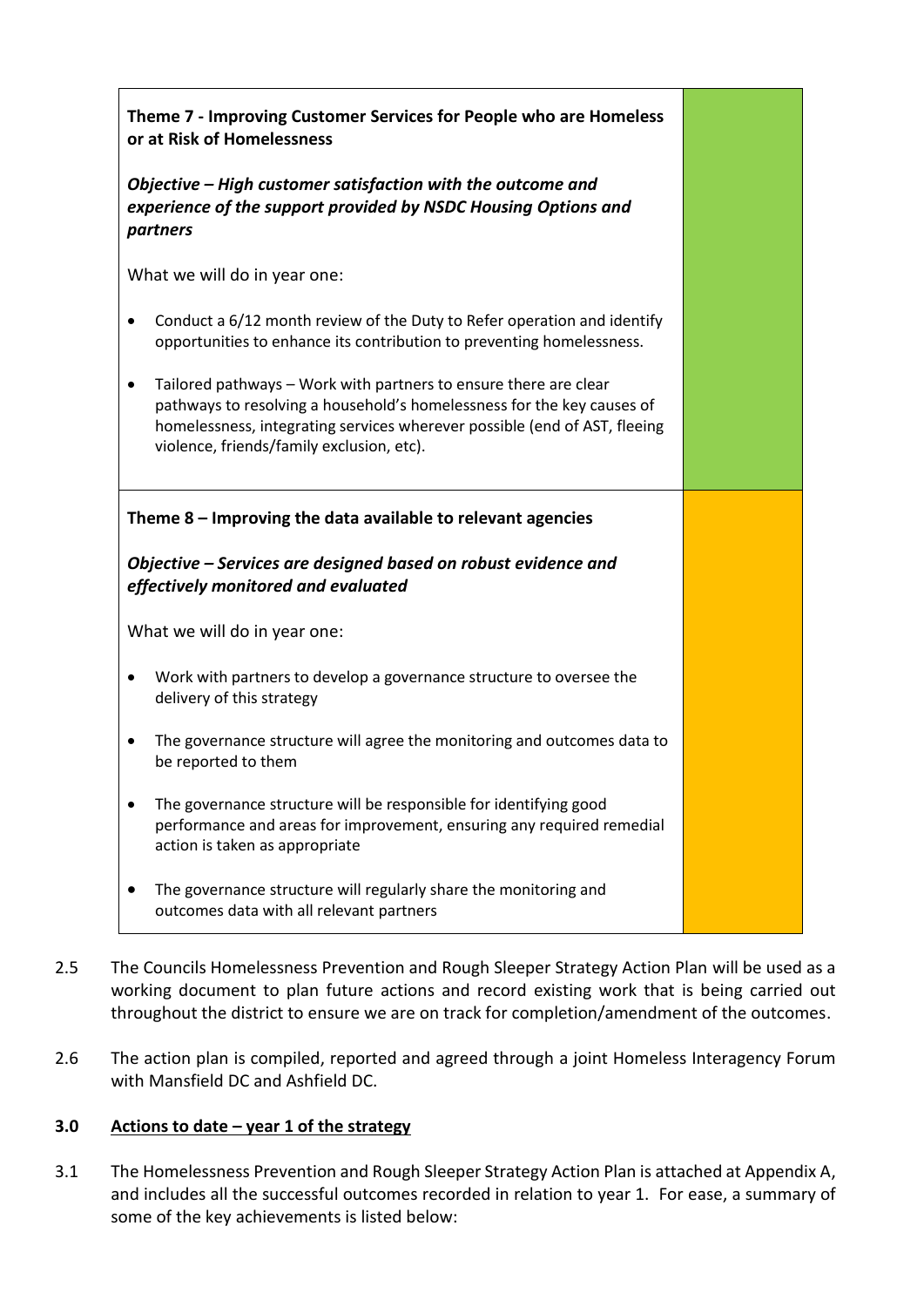| $\bullet$ | Proposals have been made for SLT to approve financial contributions from the Homelessness                           |
|-----------|---------------------------------------------------------------------------------------------------------------------|
|           | Prevention Fund to facilitate initiatives such as a Welfare Advice Officer with Citizens Advice,                    |
|           | a Credit Union Coordinator and a Support package for homeless households to set up home                             |
|           | Funding contribution/SLA and regular performance monitoring of a Debt Service, provided by                          |
|           | Citizens Advice and funded jointly between Housing Options and Housing Management                                   |
|           | Theme 3 - Supported Housing and Housing Related Support                                                             |
| ٠         | Homeless Strategy representation on the NCC 16+ Supported Housing Review and the Youth<br><b>Homelessness Forum</b> |
| ٠         | Successful bid to the Next Steps Accommodation Programme to provide interim                                         |
|           | accommodation to rough sleepers with complex needs                                                                  |
|           | Commissioning of a Homelessness Review Phase 2 which includes a support needs survey<br>(see 4.0)                   |
|           | Theme 4 - Working with the Private Rented Sector (PRS)                                                              |
| $\bullet$ | Provision within the Countywide Rough Sleeper Initiative to support private landlords via the                       |
|           | Call before you serve initiative                                                                                    |
|           | Countywide PRS Task and Finish Group                                                                                |
|           | Theme 5 - Addressing the Causes and Consequences of Homelessness                                                    |
| ٠         | Countywide Task and Finish Group for prison leavers                                                                 |
| ٠         | Homelessness prevention in schools                                                                                  |
| ٠         | Hospital discharge protocol                                                                                         |
|           | Strategic representation in a Countywide Family Hubs Task and Finish Group                                          |
|           | Theme 6 - Reducing the Impact of Homelessness on the Community                                                      |
| $\bullet$ | Partnership with Newark Baptist Church and Salvation Army to provide 'The Well' drop in                             |
|           | service for rough sleepers and vulnerably housed                                                                    |
|           | Joint countywide bid to the Rough Sleepers Initiative year 4 bid                                                    |
|           | New Winter Night Shelter Provision in line with Public Health guidelines                                            |
|           | Successful bid to the Next Steps Accommodation Programme                                                            |
|           | Theme 7 - Improving Customer Services for People who are Homeless or at Risk of<br><b>Homelessness</b>              |
| ٠         | Enhanced Housing Options online toolkit to access Housing Options Service                                           |
|           | Review of the Duty to Refer process by the Rough Sleeper Coordinator                                                |
|           | Theme 8 - Improving the data available to relevant agencies                                                         |
|           | Provision of a Joint Homeless Interagency Forum and networking group meeting                                        |

# **4.0 Homelessness Review 2018 and 2020**

- 4.1 In 2018, Newark & Sherwood, Ashfield and Mansfield District Councils carried out a joint Homelessness Review and developed each councils latest local Homelessness Strategy, under the terms of the Homelessness Act 2002 and Homelessness Reduction Act 2017.
- 4.2 As the Homelessness Reduction Act (introduced in 2018) had only been in place for six months when the Homelessness Review took place, a second Homeless Review was commissioned to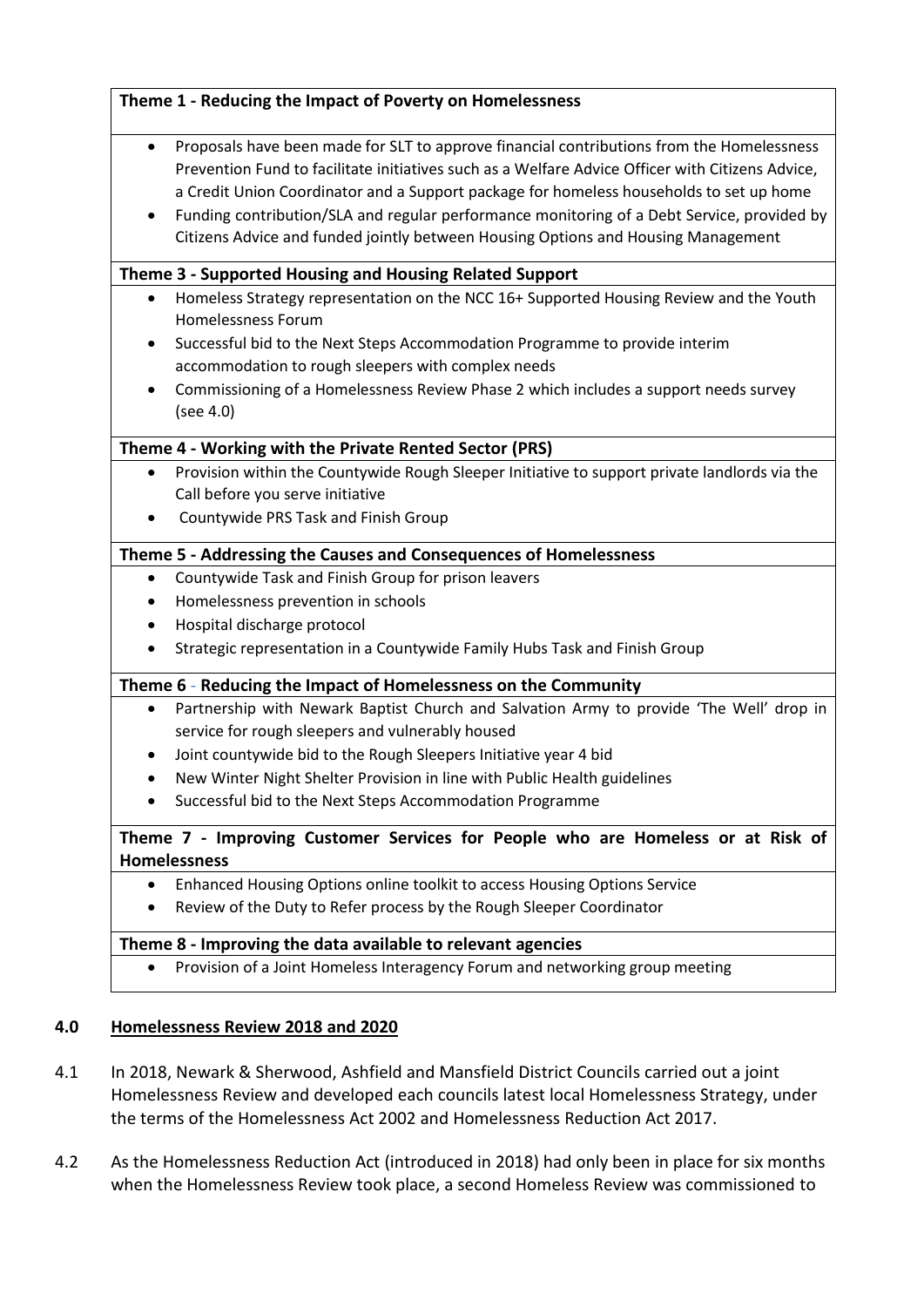take place after two years, which would allow us to understand the true impact of the Act on homelessness services.

- 4.3 Part of the review included a survey of support needs by looking at the characteristics of service users in supported or temporary accommodation that were in situ as at 31 July 2020.
- 4.4 The Mid Notts data relates to 445 individuals and is a significant increase on the first sample of 371 service users for whom snapshot data was provided relating to 19 September 2018.
- 4.5 The services in scope can be described as forming a "supported housing homelessness pathway" within the three council areas. Of the 445 service users surveyed, 124 (28%) were owed a statutory duty under homeless legislation (up from 59 or 16% in 2018), 45 (10%, down from 72 in 2018) were classed as "decision pending" with the rest being owed no duty – or none reported.

| <b>Findings/support</b> | <b>Findings</b>                        | <b>Comparison to 2018</b>    |
|-------------------------|----------------------------------------|------------------------------|
| needs                   |                                        |                              |
| <b>Findings</b>         |                                        |                              |
| Length of Stay in       | The survey found that the average      | 41 weeks in 2018             |
| <b>Services</b>         | length of stay in all the types of     |                              |
|                         | supported housing (including           | This increase in average     |
|                         | Temporary Accommodation) was 67        | lengths of stay is worth     |
|                         | weeks                                  | noting and may be partly due |
|                         |                                        | to lack of movement during   |
|                         |                                        | the COVID 19 lockdown.       |
| <b>Support needs</b>    |                                        |                              |
| <b>Meeting</b>          | For the first time in 2020, the survey |                              |
| <b>Substance</b>        | asked about how drug and alcohol       |                              |
| <b>Misuse Related</b>   | support needs are being met.           |                              |
| <b>Support Needs</b>    |                                        |                              |
|                         | Of the 131 cases where information     |                              |
|                         | was provided, 95 service users'        |                              |
|                         | needs had been, or were currently      |                              |
|                         | being met (73%).                       |                              |
|                         | In 36 cases (27%), either service      |                              |
|                         | users had dropped out of treatment     |                              |
|                         | or had not had their needs met at      |                              |
|                         | all.                                   |                              |
| <b>Disability and</b>   | 172 (38%) of service users were        | An increase on the 130 (35%) |
| <b>Mobility</b>         | reported as being disabled.            | reported in 2018.            |
|                         | The most common disability was         |                              |
|                         | having a mental health condition.      |                              |
|                         | 196 (44%) of service users were        |                              |
|                         | reported as having this need.          |                              |
|                         | 87% had a diagnosis with the           |                              |
|                         | remaining 25 (about 13%) having no     |                              |
|                         | formal diagnosis of mental ill health. |                              |

4.6 The table below shows a snapshot of the significant findings between the two reviews in 2018 and 2020: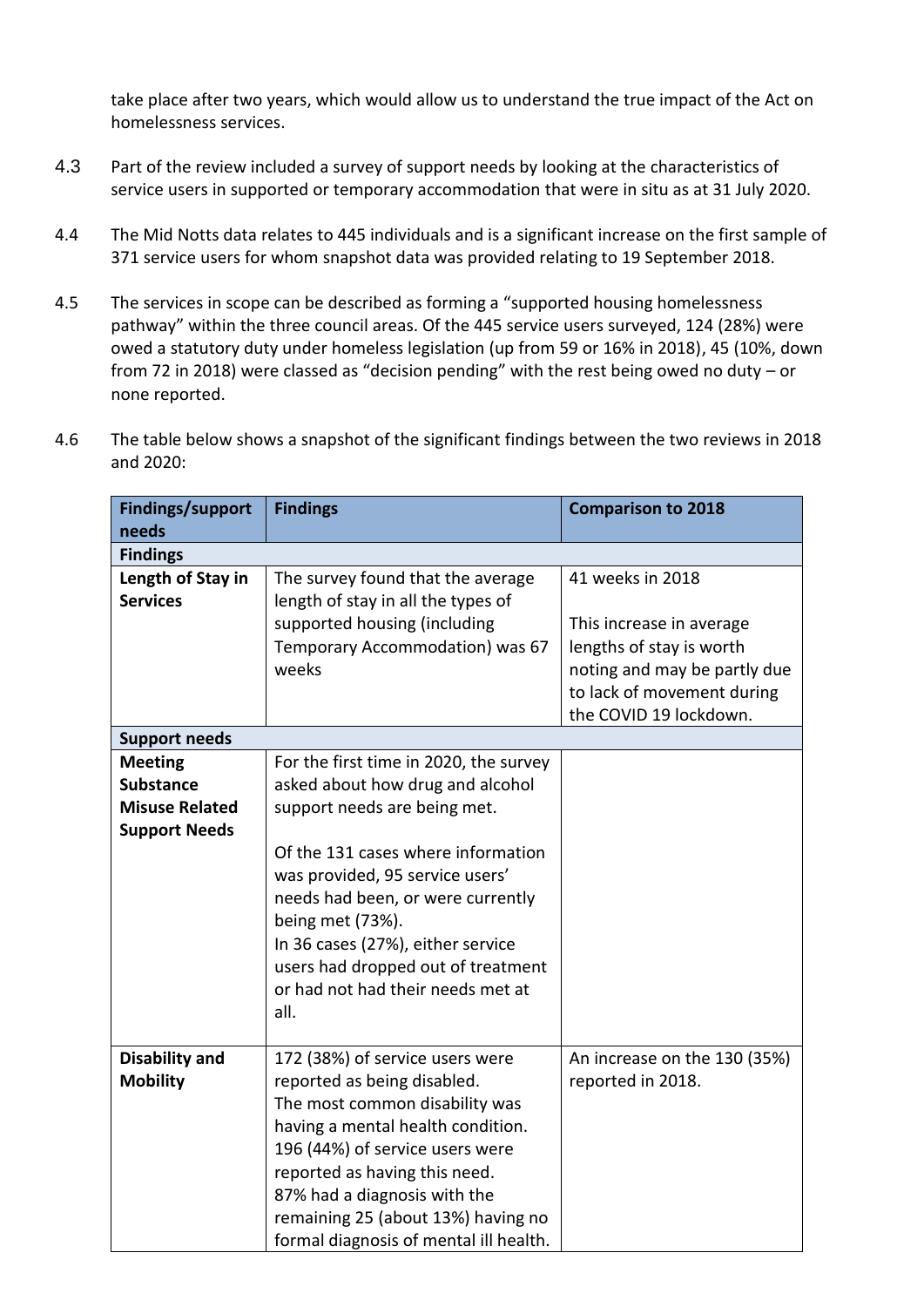|                                                                                           | Of the 196 service users with mental                                                                                                                                                                                                                                                    | This compares with nearly    |
|-------------------------------------------------------------------------------------------|-----------------------------------------------------------------------------------------------------------------------------------------------------------------------------------------------------------------------------------------------------------------------------------------|------------------------------|
|                                                                                           | health support needs, 86 (44%) had<br>drug related support needs.                                                                                                                                                                                                                       | 50% in 2018.                 |
| <b>Offending, Anti-</b><br><b>Social Behaviour</b><br>(ASB) and Street<br><b>Activity</b> | 125 service users had some history<br>of offending. This represents about<br>28% of the service users in the<br>sample.                                                                                                                                                                 | Similar to 2018 (106 or 29%) |
|                                                                                           | 18 service users were reported as<br>being subject to ASB orders of one<br>kind or another.                                                                                                                                                                                             |                              |
|                                                                                           | A total of 49 service users were<br>reported to be street active,<br>engaging in street activities such as<br>begging, gang activity and drug<br>dealing.                                                                                                                               |                              |
|                                                                                           | An additional 31 were reported as<br>engaged in "other ASB"                                                                                                                                                                                                                             |                              |
| <b>Job Readiness</b><br>and Meaningful<br><b>Use of Time</b>                              | 16% of service users were ready to<br>work, or nearing readiness.                                                                                                                                                                                                                       |                              |
|                                                                                           | For about 27%, working is unlikely<br>ever to be an option.                                                                                                                                                                                                                             |                              |
|                                                                                           | 32% of service users were reported<br>as having nothing meaningful to do<br>with their time. Those whose<br>preferred activity expressed an<br>interest in being able to do a college<br>course, go to the gym or meet<br>friends to play games (or have a<br>drink).                   |                              |
| Dependence on<br><b>Welfare Benefits</b>                                                  | Only 23 service users were reported<br>as being in work or on a pension.<br>The vast majority, were, therefore,<br>dependent on benefits.<br>202 service users were reported as<br>being on Universal Credit, including<br>some of those who were working<br>(45% of the survey sample) |                              |
| <b>Tenancy Support</b>                                                                    | 23 service users were reported as                                                                                                                                                                                                                                                       |                              |
|                                                                                           | being at high risk of eviction or<br>abandonment.                                                                                                                                                                                                                                       |                              |
|                                                                                           | A further 29 were deemed to be at<br>medium risk.                                                                                                                                                                                                                                       |                              |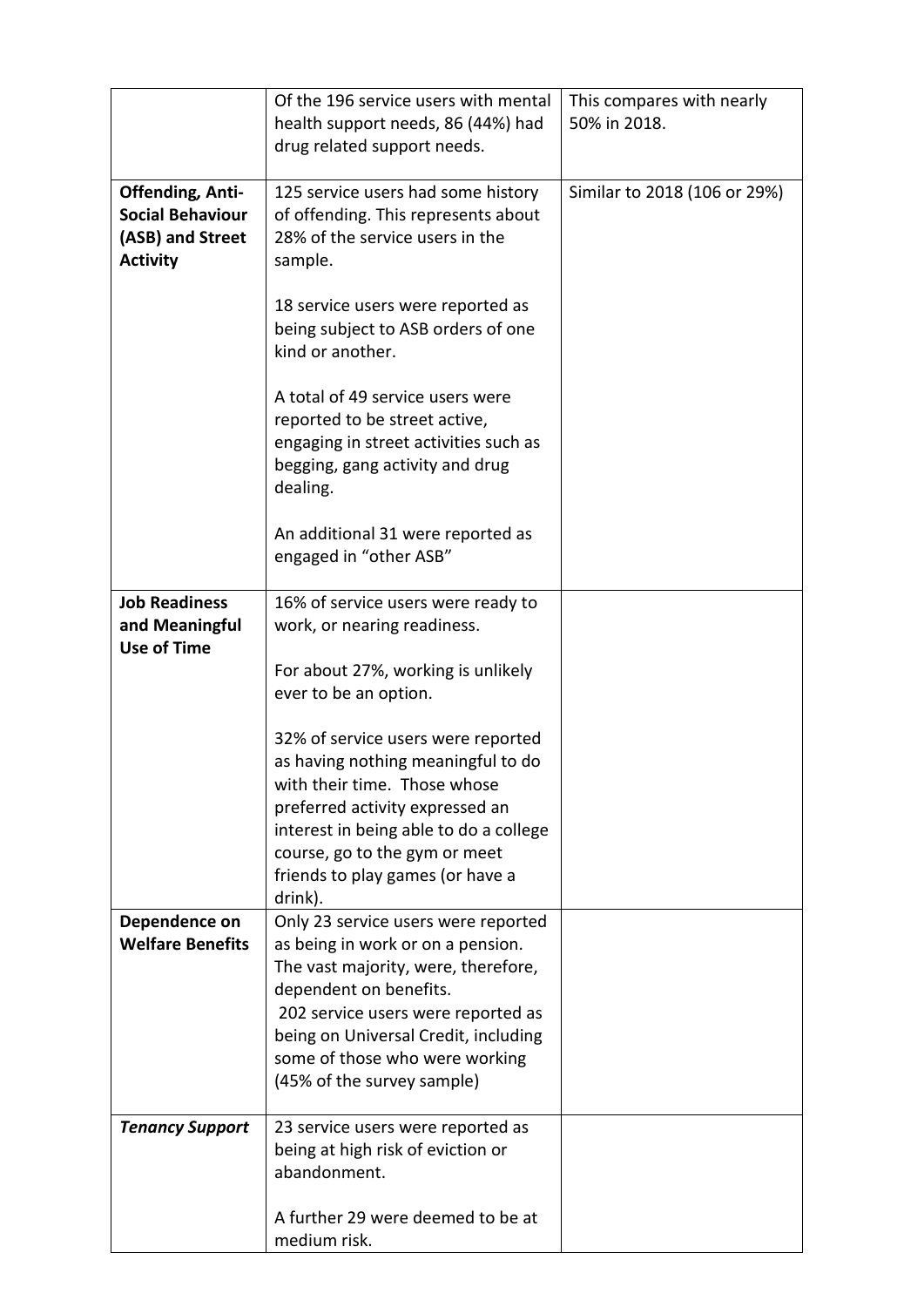| A much larger number, 127 (28% of<br>the survey sample) were reported to |
|--------------------------------------------------------------------------|
| be in rent arrears.                                                      |

## 4.7 *Move-On Accommodation*

181 service users were described as ready to move on as at 31 July 2020 (41% of the survey sample); however, in 120 of these cases, their preferred move on destination was unavailable.

4.8 In effect, a further 120 units of supported housing (27% of the survey sample) could be freed up if the move-on accommodation were to be available. In particular, there is immediate demand for 92 units of general needs social housing.

## **5.0 Digital Implications**

5.1 There are no digital implications arising from this report.

## **6.0 Equalities Implications**

6.1 There are no equalities implications arising from this report. The information set out in the action plan demonstrates there is equal access to information and services.

#### **7.0 Financial Implications**

7.1 Although there are no specific financial implications coming out of this report, it is worth noting that the Council operate a Housing Options service dedicated to homelessness and rough sleeper prevention, which costs between £400k-£500k per annum. The Council also receives Central Government support through a number of dedicated grants. For 2020/21, these have amounted to just over £185k.

#### **8.0 RECOMMENDATION(S)**

- **a) That members note the update on the Homelessness Prevention and Rough Sleeper Strategies first year achievements and the findings from the Homelessness Review 2020.**
- **b) Also the partnership work that is being carried out to support the homeless strategy and frontline service delivery.**

#### **Reason for Recommendation(s)**

This report shows the activities within the first year to take the Council closer to eradicating homelessness and shows our ongoing commitment to support those in most need.

#### **Background Papers**

Nil.

For further information, please contact Cheska Asman, Homeless Strategy and Safeguarding Officer on Ext 5643.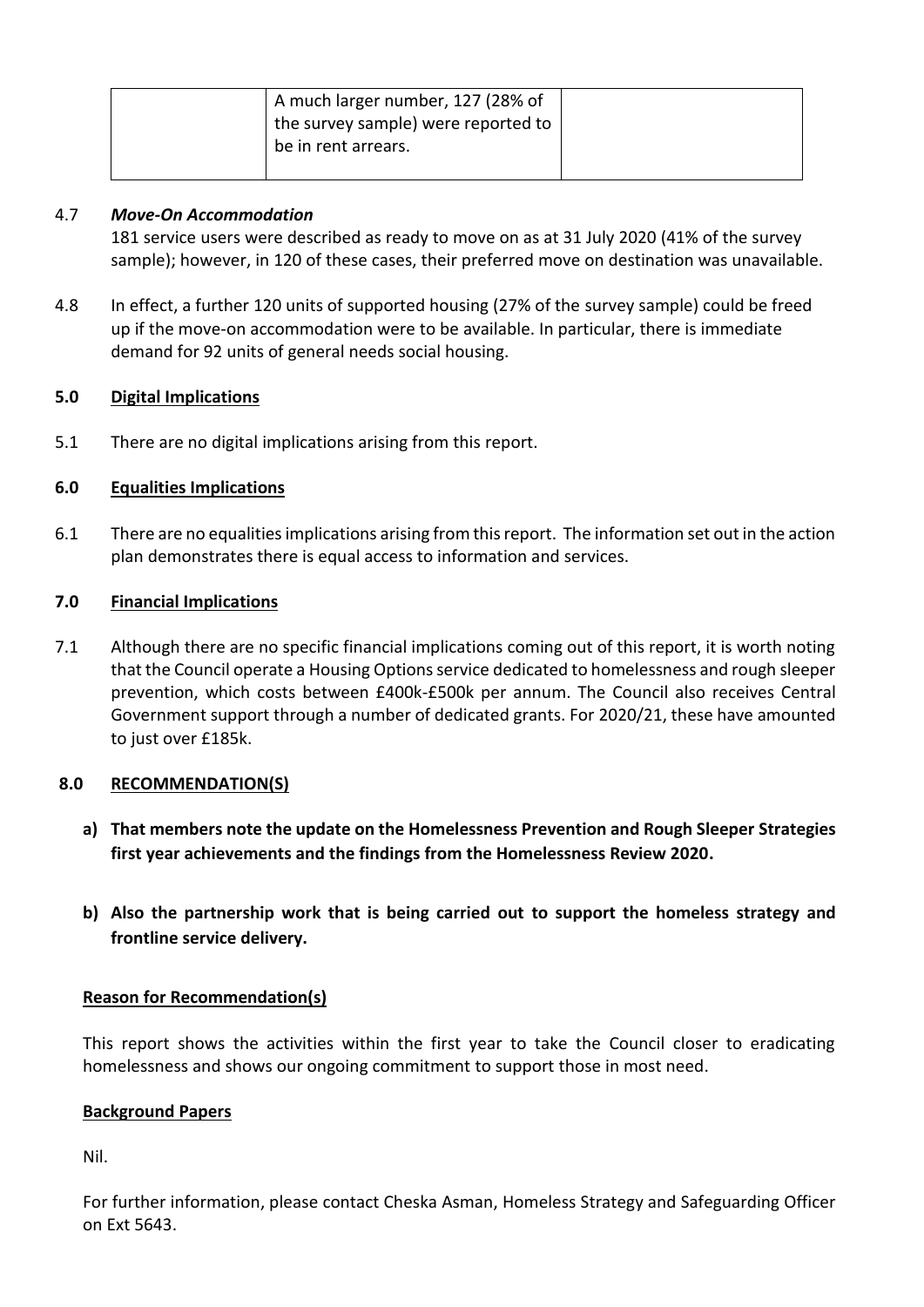**Suzanne Shead Director of Housing, Health and Wellbeing**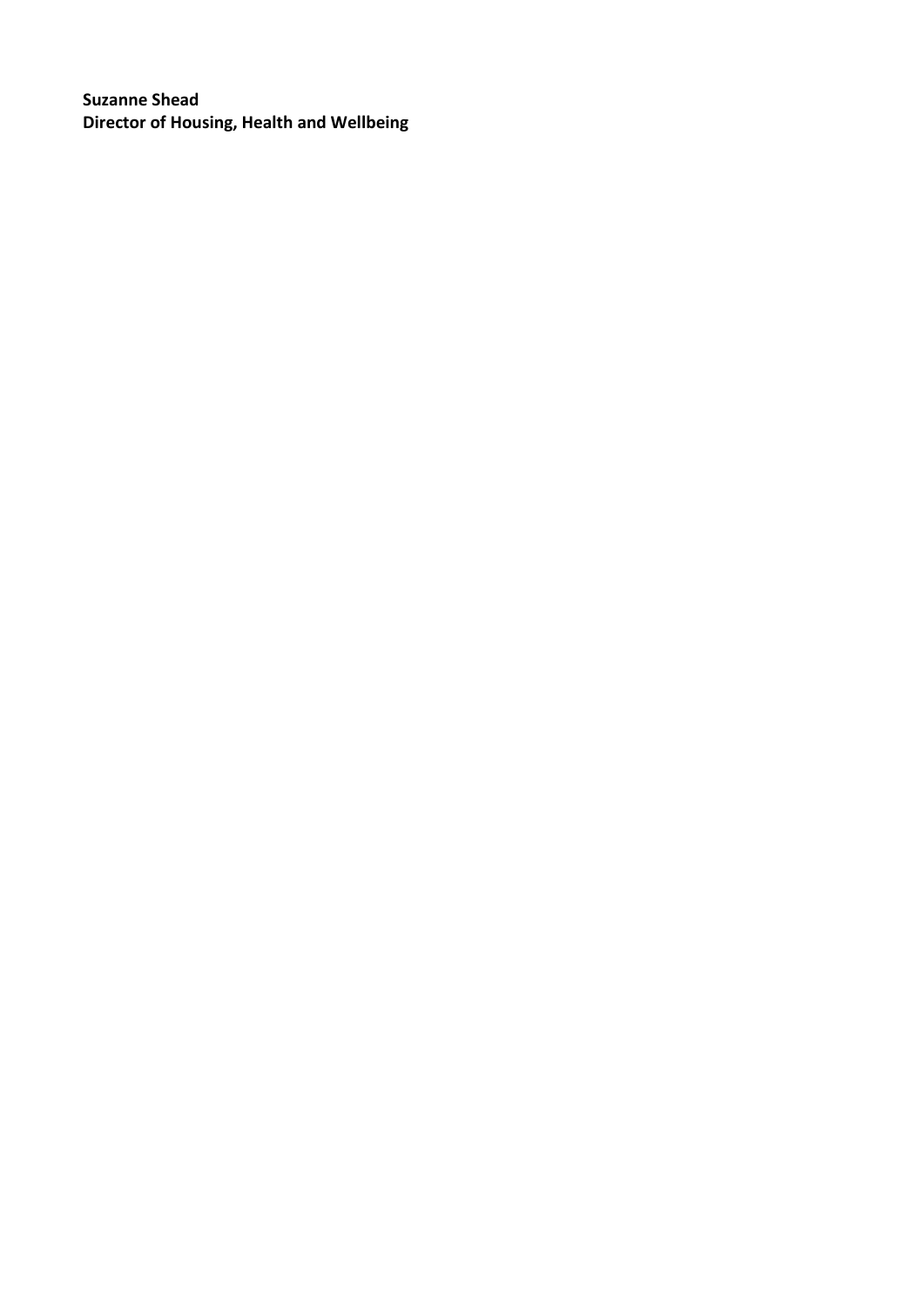|                                                                                                                                                                                                                  |                                            |                                                                                                                                                                                                                                                                                                                                                                                                               | $\mu$ ррения и «понкложно» і гетенной ана коади эксерег тесной райг 2017 «2024                                                                                                                                                                                                                                                                                                                                        |                                                            |                                                                                                          |        |  |
|------------------------------------------------------------------------------------------------------------------------------------------------------------------------------------------------------------------|--------------------------------------------|---------------------------------------------------------------------------------------------------------------------------------------------------------------------------------------------------------------------------------------------------------------------------------------------------------------------------------------------------------------------------------------------------------------|-----------------------------------------------------------------------------------------------------------------------------------------------------------------------------------------------------------------------------------------------------------------------------------------------------------------------------------------------------------------------------------------------------------------------|------------------------------------------------------------|----------------------------------------------------------------------------------------------------------|--------|--|
| To improve the<br>financial resilience<br>amongst the<br>Theme 1 -<br>population at risk of<br>Reducing the<br><b>Impact of Poverty</b><br>on Homelessness<br>and integrated local<br>welfare benefits<br>system |                                            | Research how households at risk of<br>homelessness can be proactively<br>supported by NSDC and partners to<br>improve their financial resilience to<br>mitigate against adverse events that<br>may cause homelessness (ending of a<br>tenancy, relationship breakdown,<br>bereavement, redundancy, large<br>unexpected costs, etc)<br>Make recommendations to the<br>appropriate strategy governance<br>group | Proposals made for SLT to approve financial contributions to<br>facilitate:<br>A Welfare Advice Officer with Citizens Advice<br>Funding to promote Nottinghamshire and Lincolnshire Credit Union,<br>fund a Credit Union Coordinator in 2021 and facilitate a pop up shop<br>by 2022<br>Enable Support packages for those homeless households moving<br>from temporary or supported housing to furnish a new property | <b>NSDC</b>                                                | Newark and Sherwood<br><b>Citizens Advice</b><br>Nottinghamshire and<br><b>Lincolnshire Credit Union</b> | Year 1 |  |
|                                                                                                                                                                                                                  | homeless households<br>through a proactive | Review the accessibility and take up of<br>advice on money, debts and benefits<br>provided by NSDC and partners by<br>households at risk of homelessness.<br>Make recommendations to the<br>appropriate strategy governance<br>group                                                                                                                                                                          | Funding/SIA and Performance management of the Debt Service<br>funded jointly between Housing Options and Housing Manaement                                                                                                                                                                                                                                                                                            | <b>NSDC - Housing options</b><br>and Housing<br>Management | N&S Citizens Advice                                                                                      | Year 1 |  |
|                                                                                                                                                                                                                  |                                            | Identify opportunities to integrate<br>local welfare benefits services (such<br>as NSDC Housing Benefit, DWP,<br>Citizens Advice) with the NSDC<br>Housing Options team to proactively<br>support households at risk of<br>homelessness.<br>Make recommendations to the<br>appropriate strategy governance<br>group                                                                                           |                                                                                                                                                                                                                                                                                                                                                                                                                       |                                                            | Sherwood and Newark<br><b>Citizens Advice</b><br>Nottinghamshire and<br><b>Lincolnshire Credit Union</b> | Year 2 |  |
|                                                                                                                                                                                                                  |                                            | Work with partners to develop<br>sustainable pathways out of<br>homelessness that minimise the levels<br>of poverty experienced. Make<br>recommendations to the appropriate<br>strategy governance group                                                                                                                                                                                                      | Nottinghamshire and lincolnshire Credit Union                                                                                                                                                                                                                                                                                                                                                                         | <b>NSDC</b>                                                | Sherwood and Newark<br>Citizens Advice<br>Nottinghamshire and<br>Lincolnshire Credit union               | Year 1 |  |

## **Appendix A – Homelessness Prevention and Rough Sleeper Action plan 2019 - 2024**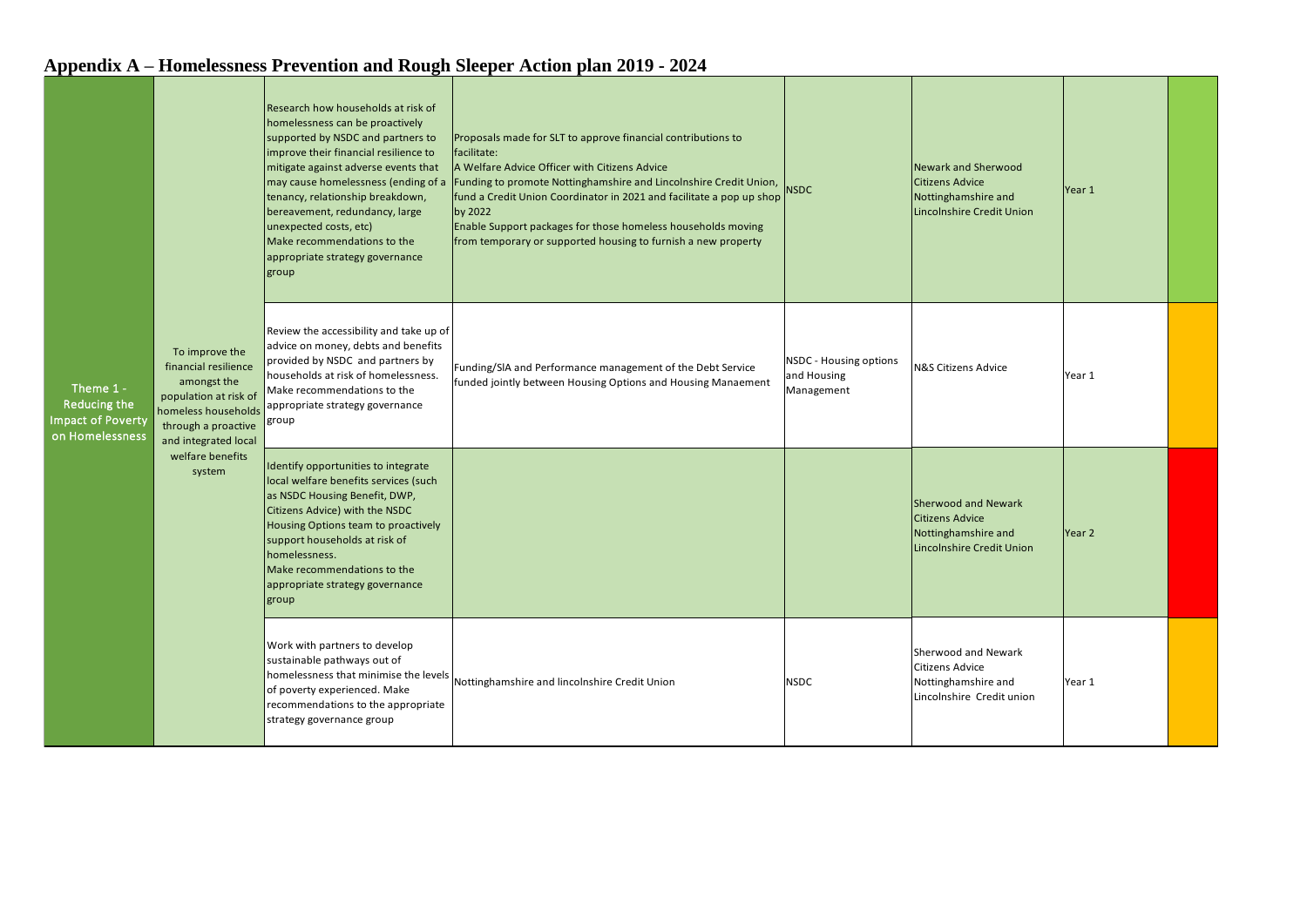| Theme 2 -<br><b>Responding to the</b><br><b>Shortage of Social</b><br><b>Housing</b> | To increase the<br>amount of social<br>housing available to<br>and increase the<br>housing tenancies by group<br>homeless<br>households/at risk<br>households | Deliver the relevant NSDC core<br>strategy objectives                                                                                                                                  |  | <b>Strategic Housing Team</b><br><b>Registered Providers</b><br><b>Housing Options</b><br><b>Housing Management</b> | $Year 2 +$ |  |
|--------------------------------------------------------------------------------------|---------------------------------------------------------------------------------------------------------------------------------------------------------------|----------------------------------------------------------------------------------------------------------------------------------------------------------------------------------------|--|---------------------------------------------------------------------------------------------------------------------|------------|--|
|                                                                                      |                                                                                                                                                               | Work with social housing partners to<br>deliver the required additional<br>tenancy sustainment support, using<br>external funding where available                                      |  | Strategic Housing Team<br>Registered Providers<br><b>Housing Management</b>                                         | Year 2+    |  |
|                                                                                      |                                                                                                                                                               | Research the underlying causes of<br>homeless households tenancy failure in social housing.<br>Make recommendations to the<br>sustainability of social appropriate strategy governance |  | <b>Strategic Housing Team</b><br><b>Registered Providers</b><br><b>Housing Management</b>                           | $Year 2+$  |  |
|                                                                                      |                                                                                                                                                               | Identify the barriers to homeless<br>households accessing social housing.<br>Make recommendations to the<br>appropriate strategy governance<br>group                                   |  | Strategic Housing Team<br>Registered Providers<br><b>Housing Management</b>                                         | Year 2+    |  |
|                                                                                      |                                                                                                                                                               | Work with partners to reduce the<br>number of evictions from social<br>housing                                                                                                         |  | <b>Strategic Housing Team</b><br><b>Registered Providers</b><br><b>Housing Management</b>                           | $Year 2+$  |  |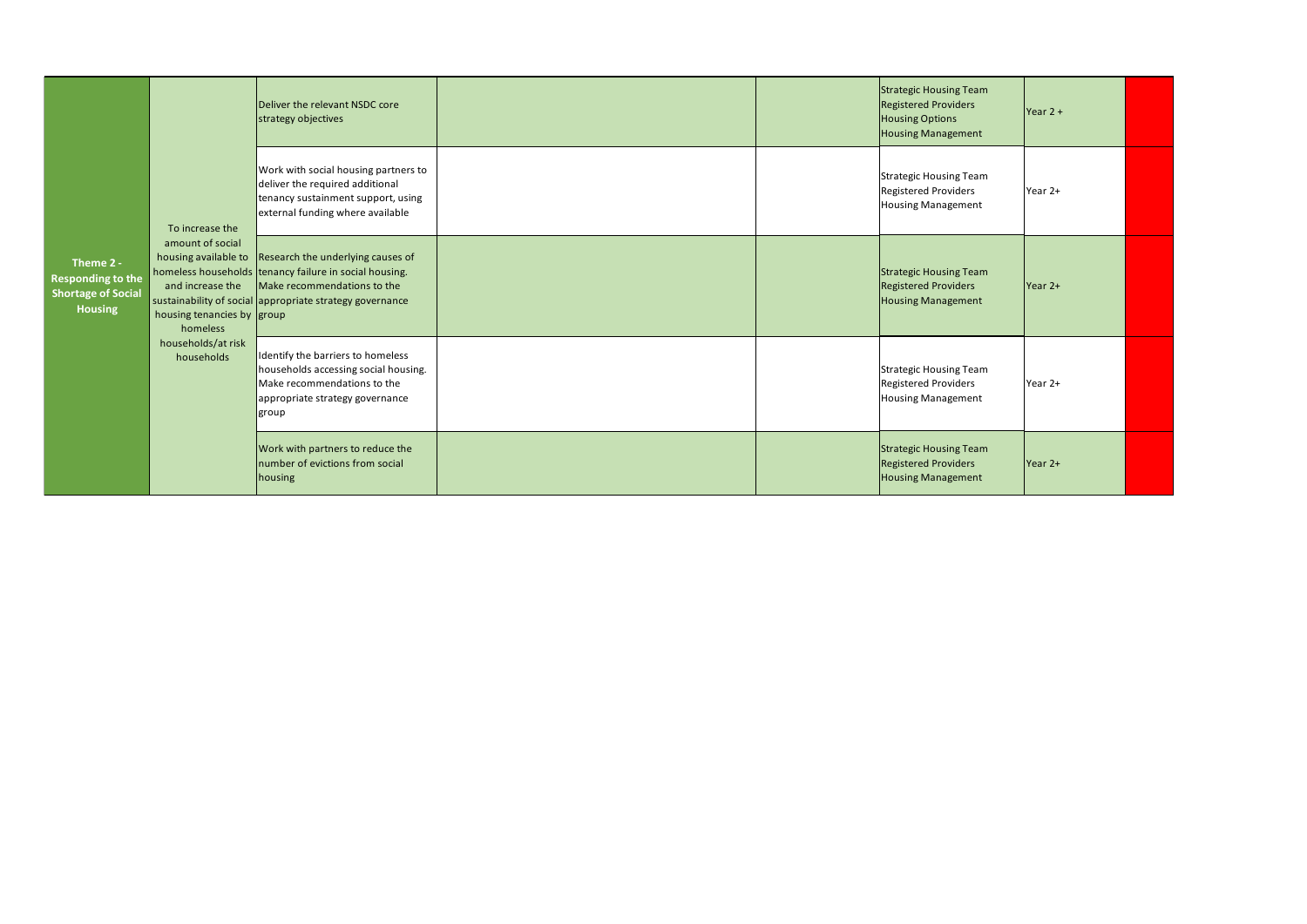| Theme 3 -<br><b>Supported Housing</b><br>and Housing<br><b>Related Support</b> |                                                     | Work with partners to deliver the<br>required additional supported<br>housing using external funding where<br>available                                                                     |                                                                                                                                                                                                                                                                                                                                                                                                                                                                     |            | <b>NCC Comissioners</b><br>Supported housing providers<br>Service Users                | Year 2+   |  |
|--------------------------------------------------------------------------------|-----------------------------------------------------|---------------------------------------------------------------------------------------------------------------------------------------------------------------------------------------------|---------------------------------------------------------------------------------------------------------------------------------------------------------------------------------------------------------------------------------------------------------------------------------------------------------------------------------------------------------------------------------------------------------------------------------------------------------------------|------------|----------------------------------------------------------------------------------------|-----------|--|
|                                                                                |                                                     | Work with partners to deliver the<br>additional required housing related<br>support using external funding where<br>available                                                               |                                                                                                                                                                                                                                                                                                                                                                                                                                                                     |            | <b>NCC Comissioners</b><br>Supported housing providers<br>Service Users                | $Year 2+$ |  |
|                                                                                | To deliver the<br>additional required               | Identify the barriers to sustainable<br>move on from supported housing.<br>Make recommendations to tackle<br>these barriers to the appropriate<br>strategy governance group                 | NSDC are involved in the NCC 16+ Supported Housing Review<br>NSDC officers attend the Nottinghamshire Youth Homelessness<br>Forum which focuses on meeting the housing needs of young<br>people. NSDC is committed to the Nottinghamshire Care Leaver offer<br>and works with the Leaving Care Team to secure housing for care<br>leavers.<br>The Ready to Move assessment from supported housing to social<br>housing identifies any barriers that prevent move on | <b>NCC</b> | <b>NSDC</b><br><b>NCC Comissioners</b><br>Supported housing providers<br>Service Users | Year 1    |  |
|                                                                                | supported housing<br>and housing related<br>support | Identify barriers to accessing<br>supported housing by those<br>households who need it. Make<br>recommendations to tackle these<br>barriers to the appropriate strategy<br>governance group | A survey of support needs of residents of temporary<br>accommodation and supported housing was scheduled in April<br>2020, however, this has been put on hold due to the Coronavirus<br>loutbreak                                                                                                                                                                                                                                                                   | <b>NCC</b> | <b>NCC Comissioners</b><br>Supported housing providers<br>Service Users                | lYear 1   |  |
|                                                                                |                                                     | and evaluate if these needs are<br>appropriately met                                                                                                                                        | Conduct an annual review of support   A survey of support needs of residents of temporary<br>needs of supported housing residents accommodation and supported housing was scheduled in April<br>2020, however, this has been put on hold due to the Coronavirus<br>loutbreak                                                                                                                                                                                        | <b>NCC</b> | <b>NCC Comissioners</b><br>Supported housing providers<br>Service Users                | Year 1    |  |
|                                                                                |                                                     | Create a governance structure that<br>includes oversight of all supported<br>housing and housing related support                                                                            |                                                                                                                                                                                                                                                                                                                                                                                                                                                                     |            | <b>NCC Comissioners</b><br>Supported housing providers<br>Service Users                | lYear 1   |  |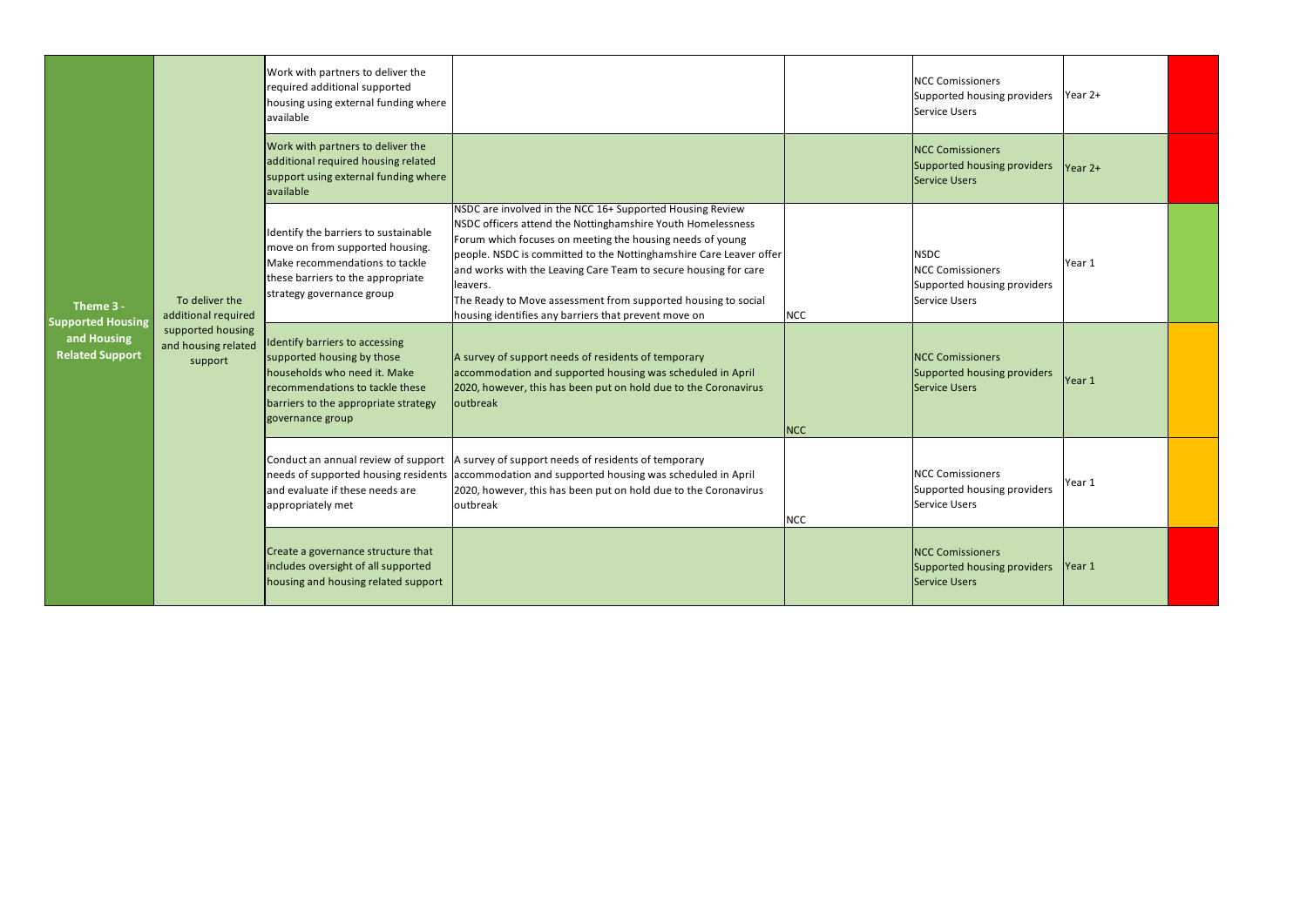| Theme 4 - Working                              | To increase the<br>amount of PRS<br>housing available to<br>homeless households<br>and increase the | Work with partners and PRS landlords<br>to remove the barriers to homeless<br>households accessing the PRS, from,<br>establishing any required products<br>and services (subject to resource<br>availability) using external funding<br>where available | Newark and Sherwood DC have a dedicated PRS Officer to oversee<br>he RealHome service and bond guarentee scheme<br>The Landlord Liaison Officers work alongside Housing Options<br>Teams across Nottinghamshire to secure PRS tenancies for single<br>households, this started in Autumn 2019. | <b>NSDC</b>                  | Landlord Liaison Officer<br>Call before you serve (DASH)<br><b>Letting Agents</b><br>Private Landlords        | Year 1 |  |
|------------------------------------------------|-----------------------------------------------------------------------------------------------------|---------------------------------------------------------------------------------------------------------------------------------------------------------------------------------------------------------------------------------------------------------|------------------------------------------------------------------------------------------------------------------------------------------------------------------------------------------------------------------------------------------------------------------------------------------------|------------------------------|---------------------------------------------------------------------------------------------------------------|--------|--|
| with the Private<br><b>Rented Sector (PRS)</b> | sustainability of PRS<br>tenancies by<br>homeless<br>households/at risk<br>households               | Secure funding to introduce the Call<br>Before You Serve scheme in the<br>district                                                                                                                                                                      | Funding has been secured from the MHCLG Rough Sleeping Initiative<br>funding programme to introduce the Call Before You Serve scheme<br>in Newark and Sherwood, this started in August 2019. Funding has<br>been secured to continue this service until March 2021.                            | <b>NSDC</b>                  | Landlord Liaison Officer<br>Call before you serve (DASH)<br><b>Letting Agents</b><br><b>Private Landlords</b> | Year 1 |  |
|                                                |                                                                                                     | Research the underlying causes of loss<br>of a PRS tenancy.<br>Make recommendations to address<br>these causes to the appropriate<br>strategy governance group                                                                                          | A countywide Task and Finish Group, linked to the LRF Housing Sub<br>Group has been set up to consider and support private landlords                                                                                                                                                           | <b>LRF Housing Sub Group</b> | Landlord Liaison Officer<br>Call before you serve (DASH)<br>Letting Agents<br>Private Landlords               | Year 1 |  |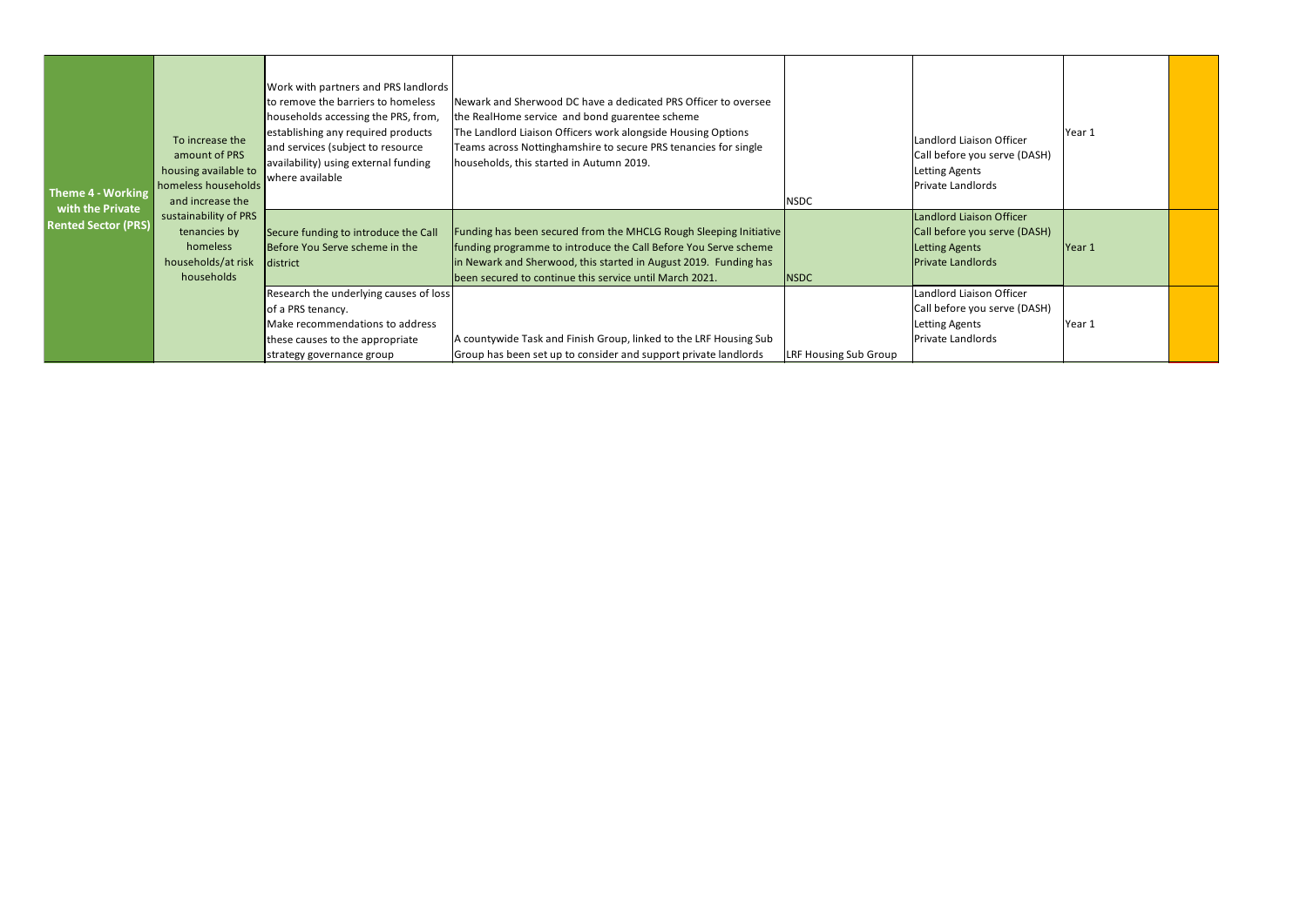| Theme 5 -<br><b>Addressing the</b><br>Causes and<br><b>Consequences of</b> |                                                                                                                                                                                                                                   | deliver the additional required<br>supported housing and housing<br>related support - see Theme 3                                                                                                                                                                                                                                                             |                                                                                                                                                                                                                                                                                                                                                                                   |             | Prisons<br><b>Hospitals</b><br><b>NCC Commissioners</b><br><b>Broxtowe Youth</b><br>Homelessness<br>Secondary Schools<br>Prisons  | Year 2+ |  |
|----------------------------------------------------------------------------|-----------------------------------------------------------------------------------------------------------------------------------------------------------------------------------------------------------------------------------|---------------------------------------------------------------------------------------------------------------------------------------------------------------------------------------------------------------------------------------------------------------------------------------------------------------------------------------------------------------|-----------------------------------------------------------------------------------------------------------------------------------------------------------------------------------------------------------------------------------------------------------------------------------------------------------------------------------------------------------------------------------|-------------|-----------------------------------------------------------------------------------------------------------------------------------|---------|--|
|                                                                            |                                                                                                                                                                                                                                   | Work with partners to ensure robust<br>pathways to prevent homelessness<br>upon discharge from an institution.<br>Provide regular updates to the<br>appropriate strategy governance<br>group                                                                                                                                                                  | Duty to Refer<br>Countywide Task and Finish Group - prison leavers<br>Hospital discharge agreement linked to Mansfield DC<br>Homelessness prevention in schools in partnership with Broxtowe<br>Youth Homelessness                                                                                                                                                                | <b>NSDC</b> | Hospitals<br><b>NCC Commissioners</b><br><b>Broxtowe Youth</b><br>Homelessness<br>Secondary Schools                               | Year 1  |  |
|                                                                            |                                                                                                                                                                                                                                   | Identify the barriers to homeless<br>households accessing specialist<br>support and treatment.<br>Make recommendations to tackle<br>these barriers to the appropriate<br>strategy governance group                                                                                                                                                            | Significant funding was secured from MHCLG in 2019/20 to provide<br>services to rough sleepers and those at risk of rough sleeping in<br>Nottinghamshire, including:-<br>Street Outreach service, including a social worker and nurse<br>A prison navigator<br>A hospital navigator<br>A mental health navigator<br>3 landlord liaison officers<br>2 Community Psychiatric Nurses |             | Prisons<br>Hospitals<br><b>NCC Commissioners</b><br><b>Broxtowe Youth</b><br>Homelessness<br>Secondary Schools<br>HO Officer (AW) | Year 2+ |  |
|                                                                            | needs of homeless<br>households and<br>households at risk of<br>homelessness are<br>appropriately met in<br>order to reduce their<br>risk of homelessness<br>and the risk of<br>homelessness<br>increasing their<br>support needs | To ensure the support Work with partners to identify options<br>to prevent the underlying causes of<br>homelessness in the next generation<br>(schools programme, family<br>mediation/support, peer support,<br>education/employment/training,<br>perpetrator programmes, etc).<br>Provide regular updates to the<br>appropriate strategy governance<br>group | Work has also begun to arrange engagement sessions in Newark<br>and Sherwood schools and colleges in partnership with Broxtowe<br>Youth Homelessness, this is currently on hold due to the<br>Coronavirus outbreak.<br>NSDC representation on a Task and Finish Group - Family Hubs                                                                                               | <b>NSDC</b> | Prisons<br>Hospitals<br><b>NCC Commissioners</b><br><b>Broxtowe Youth</b><br>Homelessness<br>Secondary Schools<br>HO Officer (AW) | Year 1  |  |
|                                                                            |                                                                                                                                                                                                                                   | Work with partners to identify how<br>households at risk of homelessness as<br>a result of their support needs can be<br>identified and proactively assisted as<br>early as possible.<br>Make recommendations to the<br>appropriate strategy governance<br>group                                                                                              |                                                                                                                                                                                                                                                                                                                                                                                   |             | Prisons<br>Hospitals<br><b>NCC Commissioners</b><br><b>Broxtowe Youth</b><br>Homelessness<br>Secondary Schools<br>HO Officer (AW) | Year 2+ |  |
|                                                                            |                                                                                                                                                                                                                                   | Work with partners to provide joined<br>up support to households with<br>multiple and complex needs at risk of<br>homelessness.<br>Provide regular updates to the<br>appropriate strategy governance<br>group                                                                                                                                                 |                                                                                                                                                                                                                                                                                                                                                                                   |             | Prisons<br>Hospitals<br><b>NCC Commissioners</b><br><b>Broxtowe Youth</b><br>Homelessness<br>Secondary Schools<br>HO Officer (AW) | Year 2+ |  |
|                                                                            |                                                                                                                                                                                                                                   |                                                                                                                                                                                                                                                                                                                                                               |                                                                                                                                                                                                                                                                                                                                                                                   |             | Prisons                                                                                                                           |         |  |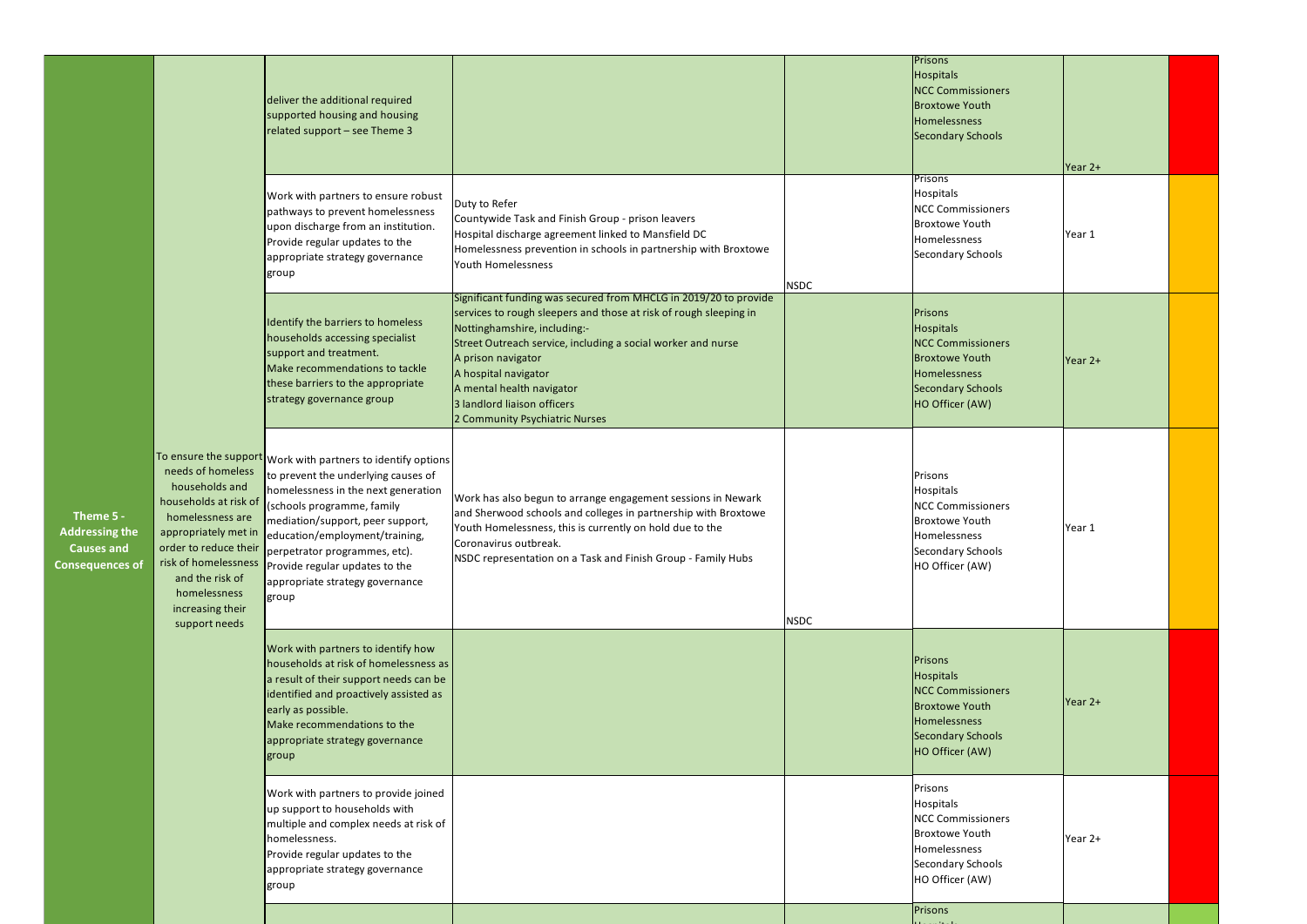| Theme 6 -<br>Reducing the<br>Impact of<br>Homelessness on<br>the Community | and street activity and<br>encourage the<br>community to do their<br>bit to end<br>homelessness | non-recurrent                                                                                                                                                                                                                                                                                                                                                 | NSDC have created a new Winter Night Shelter Provision in line with<br>Public Health Guidance. The provision includes a drop in service at<br>Newark Baptist Church, emergency accommodaiton in B&B or void<br>Ensure any rough sleeping is brief and general stock and a Rough Sleeper Action Group.<br>Newark and Sherwood are part of the countywide Rough Sleeper<br>Initiative MHLG funding<br>A successful bid has been awarded by MHCLG to the Next Steps<br>Accommodation Programme | <b>NSDC</b> | Ronnie Tucker - Street<br>Outreach Team Manager<br><b>Public Protection</b><br>Faith groups<br><b>Notts Police</b>                           | Year 1  |  |
|----------------------------------------------------------------------------|-------------------------------------------------------------------------------------------------|---------------------------------------------------------------------------------------------------------------------------------------------------------------------------------------------------------------------------------------------------------------------------------------------------------------------------------------------------------------|---------------------------------------------------------------------------------------------------------------------------------------------------------------------------------------------------------------------------------------------------------------------------------------------------------------------------------------------------------------------------------------------------------------------------------------------------------------------------------------------|-------------|----------------------------------------------------------------------------------------------------------------------------------------------|---------|--|
|                                                                            |                                                                                                 | Minimise and manage the negative<br>impacts of street activity by rough<br>sleepers, supported housing residents<br>and others                                                                                                                                                                                                                                |                                                                                                                                                                                                                                                                                                                                                                                                                                                                                             |             | Ronnie Tucker - Street<br><b>Outreach Team Manager</b><br>Public Protection<br>Faith groups<br><b>Notts Police</b>                           | Year 2+ |  |
|                                                                            |                                                                                                 | Work with partners to ensure the<br>welfare needs of rough sleepers and<br>To end rough sleeping those at risk of rough sleeping are met sleepers:<br>(winter shelter, breakfast club, soup<br>kitchen, outreach nurse, day centres,<br>public support, community safety,<br>etc). Provide regular updates to the<br>appropriate strategy governance<br>group | Partnership working has resulted the the following to support rough<br>A weekly drop in at Newark Baptist Church to access meals,<br>showering facilities, laundry and mentors (Impact)<br>'The Well' drop in service is available every day throughout winter to<br>assist rough sleepers or vulnerably housed.<br>Countywide Rough Sleeper Initiative year 4 planning (2021/22)                                                                                                           | <b>NSDC</b> | Ronnie Tucker - Street<br>Outreach Team Manager<br>Public Protection<br>Faith groups<br><b>Notts Police</b>                                  | Year 1  |  |
|                                                                            |                                                                                                 | <b>Establish the Homeless Reduction</b><br>Board as required by the MHCLG<br>Rough Sleeping Strategy and Delivery<br>Plan                                                                                                                                                                                                                                     |                                                                                                                                                                                                                                                                                                                                                                                                                                                                                             |             | Ronnie Tucker - Street<br><b>Outreach Team Manager</b><br>HO Officer (JF)<br><b>Public Protection</b><br>Faith groups<br><b>Notts Police</b> | Year 2+ |  |
|                                                                            |                                                                                                 | Create a community homeless<br>prevention charter and encourage<br>partners, public, businesses, etc to<br>pledge to do their bit to end<br>homelessness                                                                                                                                                                                                      |                                                                                                                                                                                                                                                                                                                                                                                                                                                                                             |             | Ronnie Tucker - Street<br>Outreach Team Manager<br>Public Protection<br>Faith groups<br><b>Notts Police</b>                                  | Year 2+ |  |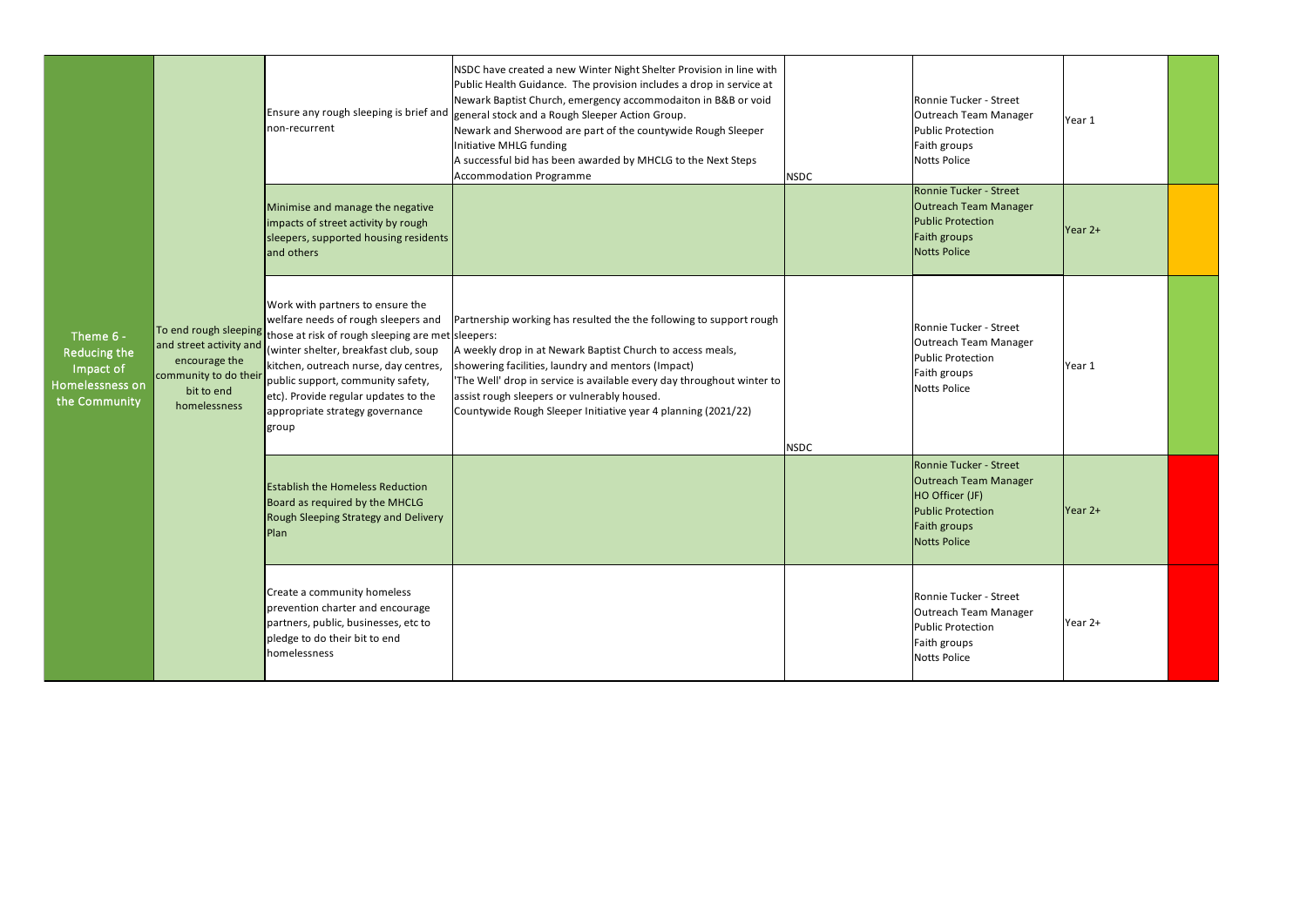| Theme $7 -$<br>Improving<br><b>Customer Services</b><br>for People who are<br>Homeless or at<br>Risk of<br><b>Homelessness</b> | High customer<br>satisfaction with the<br>outcome and<br>experience of the<br>support provided by<br><b>NSDC Housing</b> | Regularly gather customer feedback<br>and utilise this to continuously<br>improve the service and its integration<br>with our services.<br>Provide regular updates to the<br>appropriate strategy governance<br>group                                                                                                                                          |                                                                                                                                                                                                                                                                                                                                                                                                                |                        | NSDC Customer Services Team Year 2+                         |  |
|--------------------------------------------------------------------------------------------------------------------------------|--------------------------------------------------------------------------------------------------------------------------|----------------------------------------------------------------------------------------------------------------------------------------------------------------------------------------------------------------------------------------------------------------------------------------------------------------------------------------------------------------|----------------------------------------------------------------------------------------------------------------------------------------------------------------------------------------------------------------------------------------------------------------------------------------------------------------------------------------------------------------------------------------------------------------|------------------------|-------------------------------------------------------------|--|
|                                                                                                                                |                                                                                                                          | Research customer journeys into<br>homelessness to identify early<br>opportunities to prevent their<br>homelessness and any barriers to<br>doing so.<br>Make recommendations to the<br>appropriate strategy governance<br>group                                                                                                                                |                                                                                                                                                                                                                                                                                                                                                                                                                |                        | NSDC Customer Services Team Year 2+                         |  |
|                                                                                                                                |                                                                                                                          | Conduct a 6/12 month review of the<br>Duty to Refer operation and identify<br>opportunities to enhance its<br>contribution to preventing<br>homelessness.<br>Make recommendations to the<br>appropriate strategy governance<br>group                                                                                                                           | Countywide review of the Duty to Refer was completed and key<br>agencies have been contacted to refresh their knowledge on this.<br>Officers continue to liaise with agencies on a case by case basis to<br>improve the quality and timeliness of referrals. This work is<br>supported by the navigators mentioned above who are working to<br>improve the pathways from their respective specialist settings. |                        | NSDC Customer Services Team Year 1<br><b>DWP</b><br>Prisons |  |
|                                                                                                                                |                                                                                                                          | Conduct an annual review of NSDC<br>staff and partner training needs,<br>arrange required training.<br>Options and partners Provide regular updates to the<br>appropriate strategy governance<br>group                                                                                                                                                         |                                                                                                                                                                                                                                                                                                                                                                                                                |                        | NSDC Customer Services Team Anually                         |  |
|                                                                                                                                |                                                                                                                          | Tailored pathways - Work with<br>partners to ensure there are clear<br>pathways to resolving a household's<br>homelessness for the key causes of<br>homelessness, integrating services<br>wherever possible (end of AST, fleeing<br>violence, friends/family exclusion,<br>etc).<br>Provide regular updates to the<br>appropriate strategy governance<br>group | <b>Enhanced Housing Options Toolkit</b><br>Housing/Homelessness Webpages                                                                                                                                                                                                                                                                                                                                       | <b>Housing Options</b> | NSDC Customer Services Team Year 1<br><b>DV Coordinator</b> |  |
|                                                                                                                                |                                                                                                                          | Work with partners to identify how<br>those with lived experience of<br>homelessness can be included in the<br>design and delivery of services. Make<br>recommendations to the appropriate<br>strategy governance group                                                                                                                                        |                                                                                                                                                                                                                                                                                                                                                                                                                |                        | NSDC Customer Services Team Year 2+                         |  |